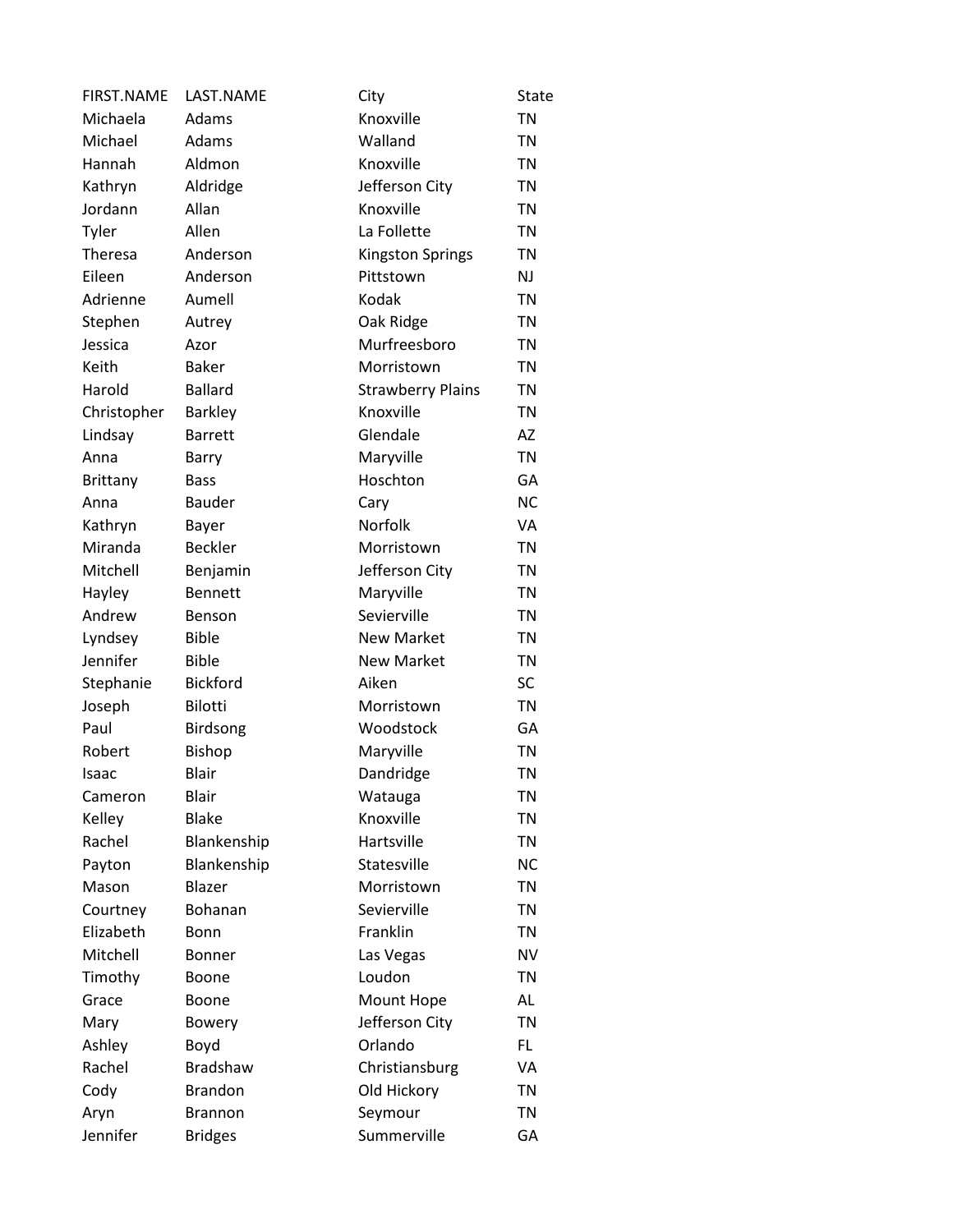| Sarah           | <b>Brooks</b>    | Powell              | <b>TN</b> |
|-----------------|------------------|---------------------|-----------|
| Taylor          | <b>Brooks</b>    | Morristown          | <b>TN</b> |
| Bevan           | <b>Brown</b>     | Powell              | <b>TN</b> |
| Richard         | <b>Byers</b>     | Murfreesboro        | <b>TN</b> |
| Kara            | Cabbage          | Rutledge            | <b>TN</b> |
| Eric            | Cain             | Jefferson City      | <b>TN</b> |
| Elizabeth       | Campbell         | Mc Ewen             | <b>TN</b> |
| Christina       | Cantrell         | Franklin            | <b>TN</b> |
| Kimberly        | Cardwell         | Knoxville           | <b>TN</b> |
| Grace           | Carpenter        | Grandville          | MI        |
| Austin          | Carrier          | Dandridge           | <b>TN</b> |
| Eduardo         | Carrillo Salinas |                     | Mexico    |
| Joshua          | Carter           | Wadsworth           | OH        |
| Kristen         | Carter           | Cincinnati          | <b>OH</b> |
| Mark            | Carver           | Blountville         | <b>TN</b> |
| William         | Carver           | Blountville         | <b>TN</b> |
| <b>Brittany</b> | Cerasale         | Powell              | <b>TN</b> |
| Sydney          | Chandley         | Johnson City        | <b>TN</b> |
| Jonathan        | Chastain         | Knoxville           | <b>TN</b> |
| Haleigh         | Chastain         | Knoxville           | <b>TN</b> |
| Emily           | Cheshier         | Fleetwood           | <b>NC</b> |
| Sara            | Churchwell       | Church Hill         | <b>TN</b> |
| Robert          | Clark            | Blaine              | <b>TN</b> |
| Kevin           | Cline            | Conover             | <b>NC</b> |
| Rachel          | Clingenpeel      | Roanoke             | VA        |
| Willam          | Cochran          | Athens              | <b>TN</b> |
| Michael         | Cogliano         | Medford             | NJ        |
| Annie           | Coleman          | <b>Bristol</b>      | VA        |
| Giuliana        | Collett          | Sevierville         | <b>TN</b> |
| Alexis          | Conner           | Sevierville         | TN        |
| Ariel           | Coppala          | Knoxville           | <b>TN</b> |
| Callie          | Cothern          | White House         | <b>TN</b> |
| Joshua          | Counts           | Greenback           | <b>TN</b> |
| Alisse          | Cox              | Tustin              | CA        |
| Micah           | Craine           | Talbott             | <b>TN</b> |
| Nicholas        | Craney           | Greeneville         | <b>TN</b> |
| Luke            | Creppel          | Richlands           | VA        |
| Sara            | Cretser          | Knoxville           | <b>TN</b> |
| Benjamin        | Crisp            | <b>Glade Spring</b> | VA        |
| Shelby          | Cupp             | Maryville           | <b>TN</b> |
| Kaitlyn         | Cupples          | Clinton             | <b>TN</b> |
| Cassandra       | Dalton           | Rutledge            | TN        |
| Emily           | Dalton           | Sneedville          | <b>TN</b> |
| Joseph          | Davidson         | <b>Bean Station</b> | <b>TN</b> |
| Julie           | Davis            | Oak Ridge           | <b>TN</b> |
| Hannah          | Davis            | Hixson              | <b>TN</b> |
| Ryan            | Davis            | Morristown          | <b>TN</b> |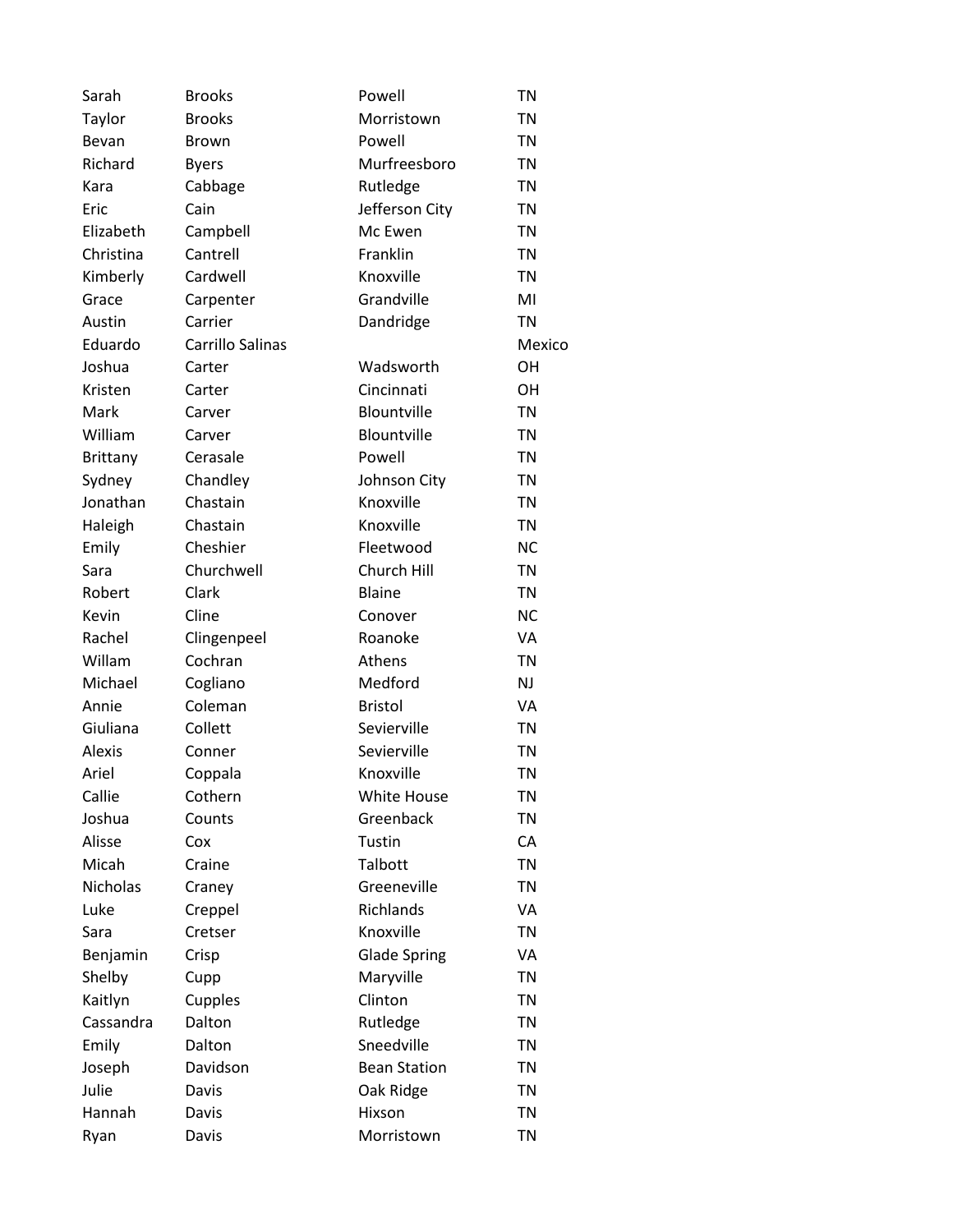| Kooper          | Davis              | Selmer             | <b>TN</b> |
|-----------------|--------------------|--------------------|-----------|
| <b>Nicholas</b> | Deckard            | Sevierville        | <b>TN</b> |
| Bethany         | Dewitt             | Carrollton         | GA        |
| Mary            | Dixon              | <b>Spring Hill</b> | <b>TN</b> |
| Jennifer        | Dodgin             | Jefferson City     | <b>TN</b> |
| Daniel          | Douglas            | Knoxville          | TN        |
| Kelli           | Douglas            | Sevierville        | <b>TN</b> |
| Lauren          | Dover              | Smyrna             | <b>TN</b> |
| Samantha        | Doyle              | Dandridge          | <b>TN</b> |
| <b>Brendan</b>  | Dunn               | Powell             | <b>TN</b> |
| Garret          | Duron              | Woodstock          | GA        |
| Ryan            | Eberle             | Cookeville         | <b>TN</b> |
| Sarah           | Edwards            | Maryville          | <b>TN</b> |
| Mark            | Edwards            | Greeneville        | <b>TN</b> |
| Moriah          | Elliott            | Maryville          | <b>TN</b> |
| Jordan          | Elliott            | Maryville          | <b>TN</b> |
| Jessica         | <b>Ellis</b>       | Knoxville          | <b>TN</b> |
| Kirby           | <b>Ellis</b>       | Bakersfield        | CA        |
| Krista          | <b>Ellis</b>       | Jasper             | <b>TN</b> |
| Taylor          | Emmert             | <b>Bristol</b>     | <b>TN</b> |
| Leah            | Ennis              | Kingsport          | <b>TN</b> |
| Christian       | Enochs             | Collierville       | <b>TN</b> |
| Rebecca         | Enriques           | Ocoee              | <b>TN</b> |
| Peter           | <b>Epps</b>        | Morristown         | <b>TN</b> |
| Darryl          | Eubanks            | Hendersonville     | TN        |
| Bryan           | Everhart           | Greeneville        | <b>TN</b> |
| Daniel          | Fachman            | Knoxville          | <b>TN</b> |
| Sara            | Fairley            | Charlotte          | <b>NC</b> |
| Megan           | Farjellah          | Hayesville         | <b>NC</b> |
| Christina       | Farmer             | Knoxville          | <b>TN</b> |
| Luke            | Fekete             | Maryville          | <b>TN</b> |
| Amanda          | Ferguson           | Maryville          | ΤN        |
| Kelcie          | Ferrell            | Johnson City       | <b>TN</b> |
| <b>Brooke</b>   | Fillmore           | Appalachia         | VA        |
| Lucas           | Fishman            | Morristown         | <b>TN</b> |
| Taylor          | Fitzpatrick        | Murfreesboro       | <b>TN</b> |
| Kaylen          | Fortner            | Rutledge           | TN        |
| Alison          | Fountain           | Mc Minnville       | <b>TN</b> |
| Laura           | Frahme             | Maryville          | <b>TN</b> |
| Megan           | France             | Newport            | <b>TN</b> |
| Lucas           | Franco de Siqueira |                    | Brazil    |
| Randall         | Freeman            | Chattanooga        | ΤN        |
| Deanna          | French             | Dayton             | <b>TN</b> |
| Meredith        | Freshour           | Greeneville        | TN        |
| Sarah           | Fuchs              | Maryville          | <b>TN</b> |
| Benjamen        | Fuller             | Oak Ridge          | TN        |
| Corey           | Gaines             | Memphis            | TN        |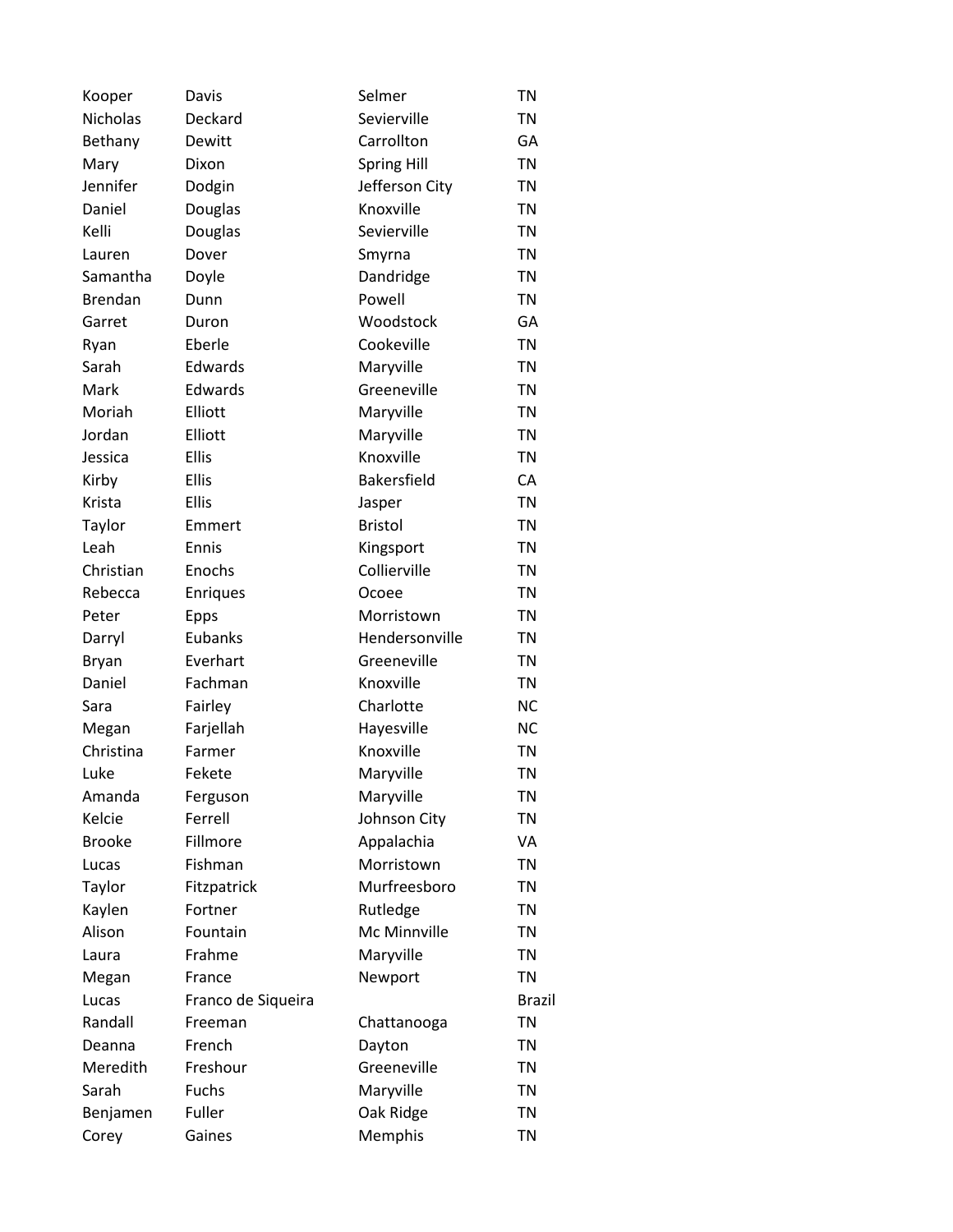| Daniel         | Gallman        | <b>Naples</b>            | FL        |
|----------------|----------------|--------------------------|-----------|
| Jennifer       | Garcia         | <b>Siloam Springs</b>    | <b>AR</b> |
| Kristina       | Garrett        | Monterey                 | <b>TN</b> |
| Maleya         | Garrison       | Hendersonville           | <b>TN</b> |
| Jacob          | Gasnow         | Knoxville                | <b>TN</b> |
| Grace          | George         | Asheville                | <b>NC</b> |
| Gabrielle      | Gianeselli     | Knoxville                | <b>TN</b> |
| Caleb          | Gibson         | Kingsport                | <b>TN</b> |
| Augusto        | Gil            | Blountville              | <b>TN</b> |
| Rachel         | Gillespie      | Louisville               | <b>TN</b> |
| Kara           | Gomillion      | Sevierville              | <b>TN</b> |
| Laura          | Gonyea         | <b>Thompsons Station</b> | <b>TN</b> |
| Michael        | Gonzalez       | Charlotte                | <b>TN</b> |
| Zachary        | Grace          | Doylestown               | PA        |
| <b>Bridget</b> | Graves         | Speeedwell               | <b>TN</b> |
| Nikole         | Green          | Johnson City             | <b>TN</b> |
| Andrew         | Greenman       | Talbott                  | <b>TN</b> |
| Jeddidiah      | Griffin        | Whittier                 | <b>NC</b> |
| Alexander      | Griffith       | Erwin                    | <b>TN</b> |
| Patricia       | Guerreiro      |                          | Portugal  |
| Kaylyn         | Guthrie        | Greenville               | SC        |
| Timothy        | Guthrie        | Knoxville                | <b>TN</b> |
| Kathleen       | Hagerty        | Columbia                 | <b>TN</b> |
| Christina      | Hale           | Goodlettsville           | <b>TN</b> |
| Maggie         | Hale           | <b>West Chester</b>      | OН        |
| <b>Bianca</b>  | Hall           | Kissimmee                | FL.       |
| Luke           | Hall           | Seymour                  | <b>TN</b> |
| Emily          | Hammer         | Dandridge                | <b>TN</b> |
| Kellie         | Hancock        | Talbott                  | <b>TN</b> |
| Maria          | Hanes          | Jefferson City           | <b>TN</b> |
| Jeramie        | Haney          | Newport                  | <b>TN</b> |
| Shelby         | Hardison       | Murfreesboro             | TN        |
| Rachel         | Harper         | Chattanooga              | <b>TN</b> |
| Cameron        | Harrell        | Lebanon                  | <b>TN</b> |
| Elizabeth      | Harris         | Chilhowie                | VA        |
| Jessica        | Hart           | Roanoke                  | VA        |
| Emily          | Hartley        | Pigeon Forge             | <b>TN</b> |
| Clark          | Hasler         | Kingsport                | <b>TN</b> |
| Benjamin       | Hasler         | Kingsport                | <b>TN</b> |
| Alexandra      | Haun           | Knoxville                | <b>TN</b> |
| Kyla           | Hawk           | Greeneville              | <b>TN</b> |
| Justin         | Hawkersmith    | Maryville                | <b>TN</b> |
| Elizabeth      | <b>Hawkins</b> | Murfreesboro             | <b>TN</b> |
| Meridith       | <b>Hawkins</b> | Powell                   | <b>TN</b> |
| Angelle        | Hayes          | Brentwood                | <b>TN</b> |
| Alexandria     | Hayes          | Morristown               | <b>TN</b> |
| Chappel        | Headrick       | Hixson                   | <b>TN</b> |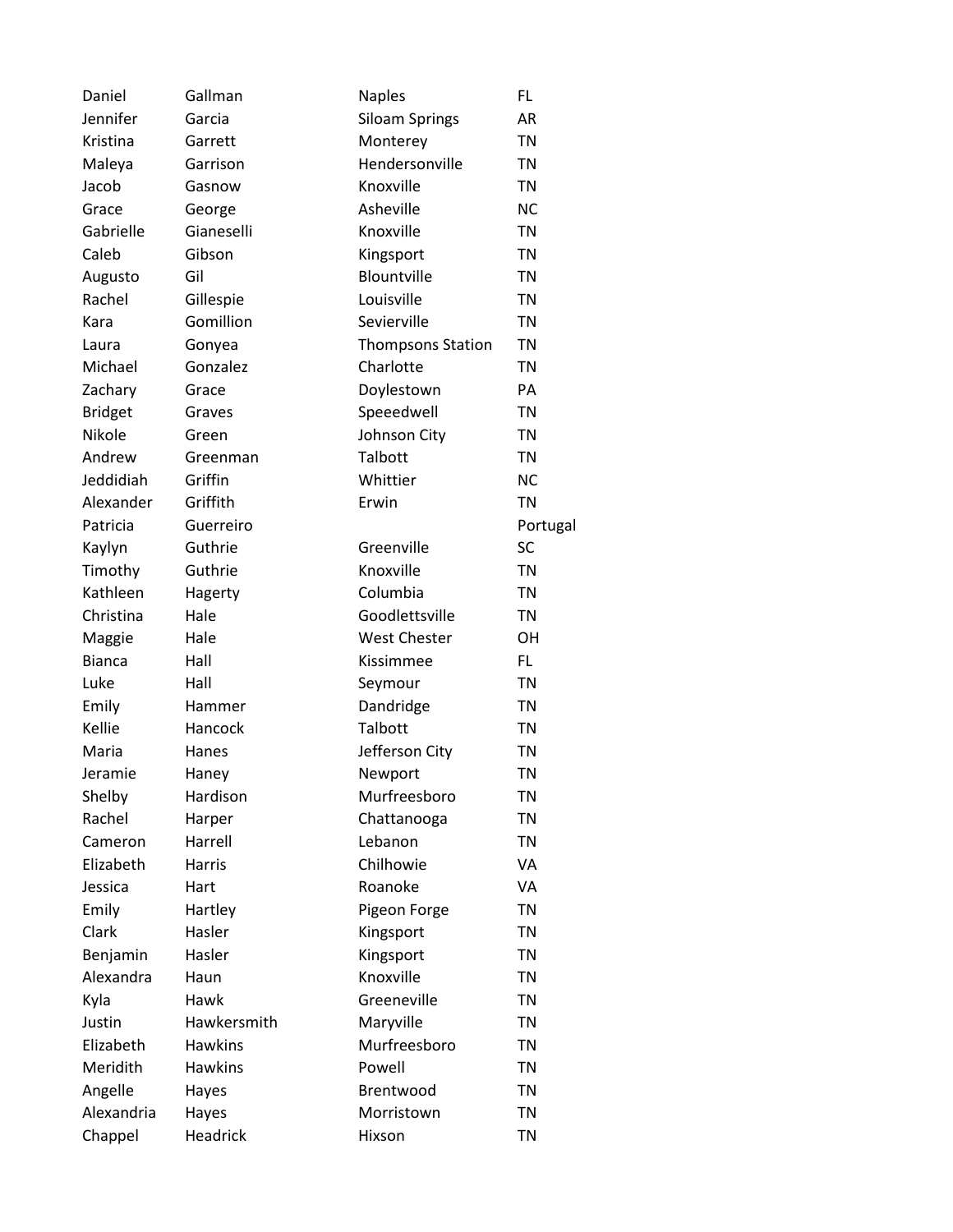| Corbin    | Hedges              | Tullahoma                | <b>TN</b>   |
|-----------|---------------------|--------------------------|-------------|
| Jonathan  | Hendrickson         | Blountville              | <b>TN</b>   |
| Candace   | Henry               | Sevierville              | <b>TN</b>   |
| Caitlin   | Henry               | Knoxville                | <b>TN</b>   |
| Gregory   | Henry               | Murfreesboro             | <b>TN</b>   |
| Jalinie   | Hensley             | Tazewell                 | TN          |
| Madison   | Herbert             | Johnson City             | <b>TN</b>   |
| Maria     | Hernandez           | Jefferson City           | <b>TN</b>   |
| Erica     | Hesson              | Maryville                | <b>TN</b>   |
| Logan     | Hester              | Jefferson City           | <b>TN</b>   |
| Andrew    | Hibbett             | Corryton                 | <b>TN</b>   |
| Maggie    | Higdon              | Walland                  | <b>TN</b>   |
| Daniel    | <b>Higgins</b>      | Hixson                   | <b>TN</b>   |
| Gina      | Hill                | Knoxville                | <b>TN</b>   |
| Kristina  | Hill                | Lake Orion               | MI          |
| Rebekah   | Hillon              | Morristown               | <b>TN</b>   |
| Joshua    | Hinkle              | Knoxville                | <b>TN</b>   |
| Ainsley   | Hobbs               | Wauwatosa                | WI          |
| Rachel    | Hodge               | <b>Piney Flats</b>       | <b>TN</b>   |
| Chelsey   | Hodges              | Jefferson City           | <b>TN</b>   |
| Jennifer  | Holloway            | Maryville                | <b>TN</b>   |
| Amelia    | Holsomback          | Chattanooga              | <b>TN</b>   |
| Sara      | Honaker             | Mason                    | <b>OH</b>   |
| Abigail   | Hooker              | Kingsport                | <b>TN</b>   |
| Katey     | Hopkins             | Talbott                  | TN          |
| Sarah     | Householder Jenkins | <b>Strawberry Plains</b> | <b>TN</b>   |
| Sarah     | Howard              | Georgetown               | КY          |
| Patricia  | Howe                | Philadelphia             | <b>TN</b>   |
| Kacie     | Hoyle               | Johnson City             | <b>TN</b>   |
| Ryan      | Huffman             | Knoxville                | TN          |
| Jessica   | <b>Hughes</b>       | Talbott                  | <b>TN</b>   |
| Lauren    | Hughes              | Olive Branch             | ΜS          |
| Joseph    | Hughes              | Jefferson City           | <b>TN</b>   |
| Catherine | Hunley              | Knoxville                | <b>TN</b>   |
| Scott     | Hurst               | Talbott                  | <b>TN</b>   |
| Aaron     | Husk                | Nashville                | <b>TN</b>   |
| Courtney  | Huskey              | Sevierville              | TN          |
| Meghann   | <b>Hutchins</b>     | <b>Strawberry Plains</b> | <b>TN</b>   |
| Jiyoon    | Hwang               |                          | South Korea |
| Jennifer  | Jackson             | Morristown               | <b>TN</b>   |
| Shade     | Jett                | Talbott                  | TN          |
| Ryan      | Johns               | Concord                  | <b>NC</b>   |
| Sarah     | Johnson             | Knoxville                | <b>TN</b>   |
| Jennie    | Johnson             | Goodlettsville           | <b>TN</b>   |
| Hannah    | Johnson             | Niota                    | <b>TN</b>   |
| Heath     | Johnson             | <b>Bean Station</b>      | <b>TN</b>   |
| Tyler     | Johnson             | Knoxville                | <b>TN</b>   |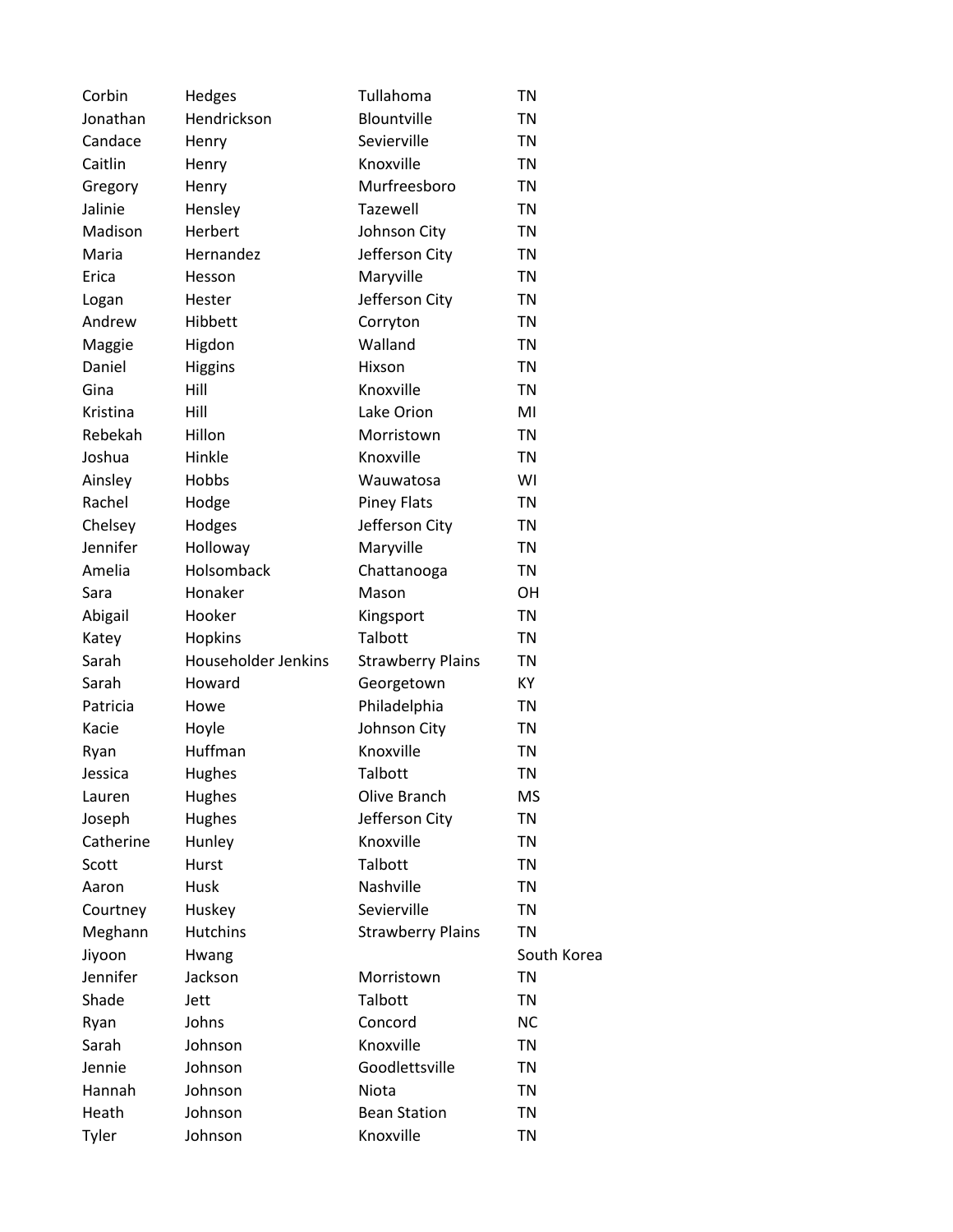| Whitney         | Jones       | Friendsville            | <b>TN</b> |
|-----------------|-------------|-------------------------|-----------|
| Ashlee          | Jones       | Johnson City            | TN        |
| Katie           | Jones       | Kingsport               | TN        |
| Hannah          | Jones       | Gray                    | <b>TN</b> |
| Kimberly        | Jones       | Portland                | <b>TN</b> |
| Leigh           | Jones       | Rossville               | GA        |
| Jordan          | Jones       | Clarksville             | <b>TN</b> |
| Michael         | Jones       | Columbia                | <b>SC</b> |
| Wesley          | Jones       | Jamestown               | <b>TN</b> |
| <b>Nicholas</b> | Jordan      | <b>White Pine</b>       | <b>TN</b> |
| Chelsea         | Jordan      | Knoxville               | TN        |
| Leslie          | Jurgeluks   | Hendersonville          | <b>TN</b> |
| Mary            | Kania       | Weaverville             | <b>NC</b> |
| Sadie           | Kasior      | Sweetwater              | <b>TN</b> |
| Alexandra       | Kaufman     | Seymour                 | <b>TN</b> |
| Alyson          | Kaywork     | Fernandina Beach        | FL        |
| Johnathan       | Keaton      | Knoxville               | <b>TN</b> |
| Haley           | Keck        | Smithville              | TN        |
| Clint           | Keller      | Parrottsville           | <b>TN</b> |
| <b>Brittany</b> | Keller      | <b>Temple Terrace</b>   | FL        |
| Merci           | Kelly       | <b>Baxter</b>           | <b>TN</b> |
| SaRang          | Kim         | Seoul                   | Korea     |
| John            | Kimbrough   | Helotes                 | <b>TX</b> |
| Jonathan        | Kim-Moss    |                         | Canada    |
| Laura           | Kinney      | Roswell                 | GA        |
| Evan            | Kirkpatrick | Jefferson City          | <b>TN</b> |
| Hannah          | Kiser       | <b>Cedar Park</b>       | TX        |
| Caleb           | Knight      | Sevierville             | <b>TN</b> |
| Hailey          | Laidlaw     | <b>Sterling Heights</b> | MI        |
| Ethan           | Lavoie      | Jefferson City          | <b>TN</b> |
| Matthew         | Lay         | Knoxville               | <b>TN</b> |
| Ashlyn          | Leatherwood | Nashville               | <b>TN</b> |
| Charles         | Leavell     | Knoxville               | <b>TN</b> |
| Sarah           | Lee         | Morristown              | TN        |
| Cody            | Leihgeber   | Sevierville             | TN        |
| Adrianne        | Leo         | Knoxville               | <b>TN</b> |
| Madison         | Leonard     | Nolensville             | TN        |
| Joseph          | Lesser      | Greenville              | SC        |
| <b>Brandi</b>   | Lewis       | <b>Mount Carmel</b>     | <b>TN</b> |
| Harrison        | Litzell     | Garland                 | TX        |
| Matthew         | Livesay     | <b>Bean Station</b>     | <b>TN</b> |
| Rachel          | Lloyd       | Hendersonville          | TN        |
| Emily           | Logue       | Seymour                 | TN        |
| Etta            | Long        | Knoxville               | TN        |
| <b>Alexis</b>   | Long        | Mount Juliet            | TN        |
| Gabrielle       | Lumpkin     | Sevierville             | TN        |
| Katherine       | Lutes       | Greer                   | SC        |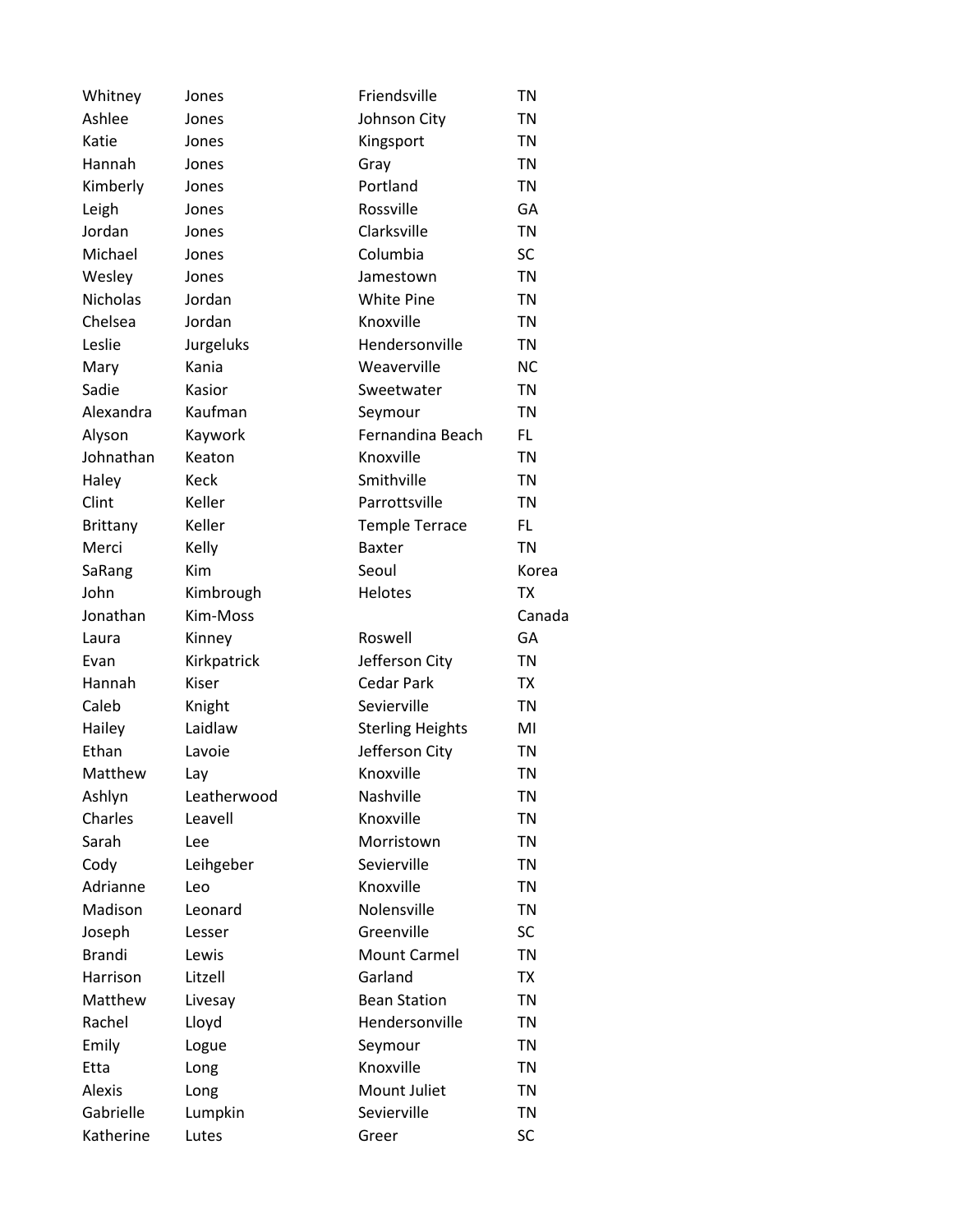| Eric          | Lynch          | Boonton             | NJ        |
|---------------|----------------|---------------------|-----------|
| Adam          | Lyons          | Mascot              | <b>TN</b> |
| Sarah Beth    | Maddox         | Knoxville           | <b>TN</b> |
| Tyler         | Majors         | Blaine              | <b>TN</b> |
| Katie         | Majors         | <b>Blaine</b>       | <b>TN</b> |
| Megan         | Malone         | Jefferson City      | TN        |
| Elizabeth     | Manley         | Jefferson City      | <b>TN</b> |
| David         | Mann           | Kingsport           | <b>TN</b> |
| Andrew        | Manning        | Corbin              | KY        |
| Frances       | Marasigan      | Crossville          | <b>TN</b> |
| Meagan        | Mason          | Knoxville           | <b>TN</b> |
| Elizabeth     | Massullo       | Greer               | SC        |
| Jordan        | Mathis         | Greer               | <b>SC</b> |
| Leanne        | Mattie         | Lafollette          | <b>TN</b> |
| Kaitlin       | May            | Rutledge            | <b>TN</b> |
| Rachel        | McCausland     | Maryville           | <b>TN</b> |
| Sarah         | <b>McFalls</b> | Sevierville         | <b>TN</b> |
| Sara          | McHenry        | Lenoir City         | <b>TN</b> |
| Samuel        | McKinney       | Chilhowie           | VA        |
| Isaac         | McMahan        | Sevierville         | <b>TN</b> |
| Kelsey        | <b>Meadows</b> | Decatur             | <b>TN</b> |
| Olivia        | Medley         | Powell              | <b>TN</b> |
| Andy          | Merrell        | Rutledge            | <b>TN</b> |
| Leigha        | Messer         | Talbott             | <b>TN</b> |
| Holly         | Metcalf        | Maryville           | TN        |
| Garrett       | Miller         | Jasper              | <b>TN</b> |
| Miranda       | Miller         | Erwin               | <b>TN</b> |
| Tiana         | Mills          | Chattanooga         | <b>TN</b> |
| Nathan        | Miranda        | Maryville           | <b>TN</b> |
| Christian     | Molina         | Antioch             | <b>TN</b> |
| Candace       | Montgomery     | <b>New Market</b>   | <b>TN</b> |
| Abigail       | Moody          | Jefferson City      | <b>TN</b> |
| Katherine     | Moore          | Brentwood           | <b>TN</b> |
| Kelly         | Moore          | Jonesborough        | TN        |
| William       | Moore          | <b>Bean Station</b> | <b>TN</b> |
| Lauren        | Morelock       | Abingdon            | VA        |
| Robert        | Morgan         | Athens              | GA        |
| Erin          | Morris         | Galax               | VA        |
| Emily         | Morrow         | Powell              | <b>TN</b> |
| Corey         | Moser          | Knoxville           | <b>TN</b> |
| MacKenzie     | Mosley         | Fayetteville        | GA        |
| Sarah         | Munday         | Greeneville         | TN        |
| Louis         | Murray         | Yorktown            | VA        |
| Marissa       | <b>Myers</b>   | Maryville           | <b>TN</b> |
| Rebecca       | Nichols        | Knoxville           | <b>TN</b> |
| Joseph        | Nielsen        | Ringgold            | GA        |
| <b>Stacie</b> | Norwood        | Del Rio             | <b>TN</b> |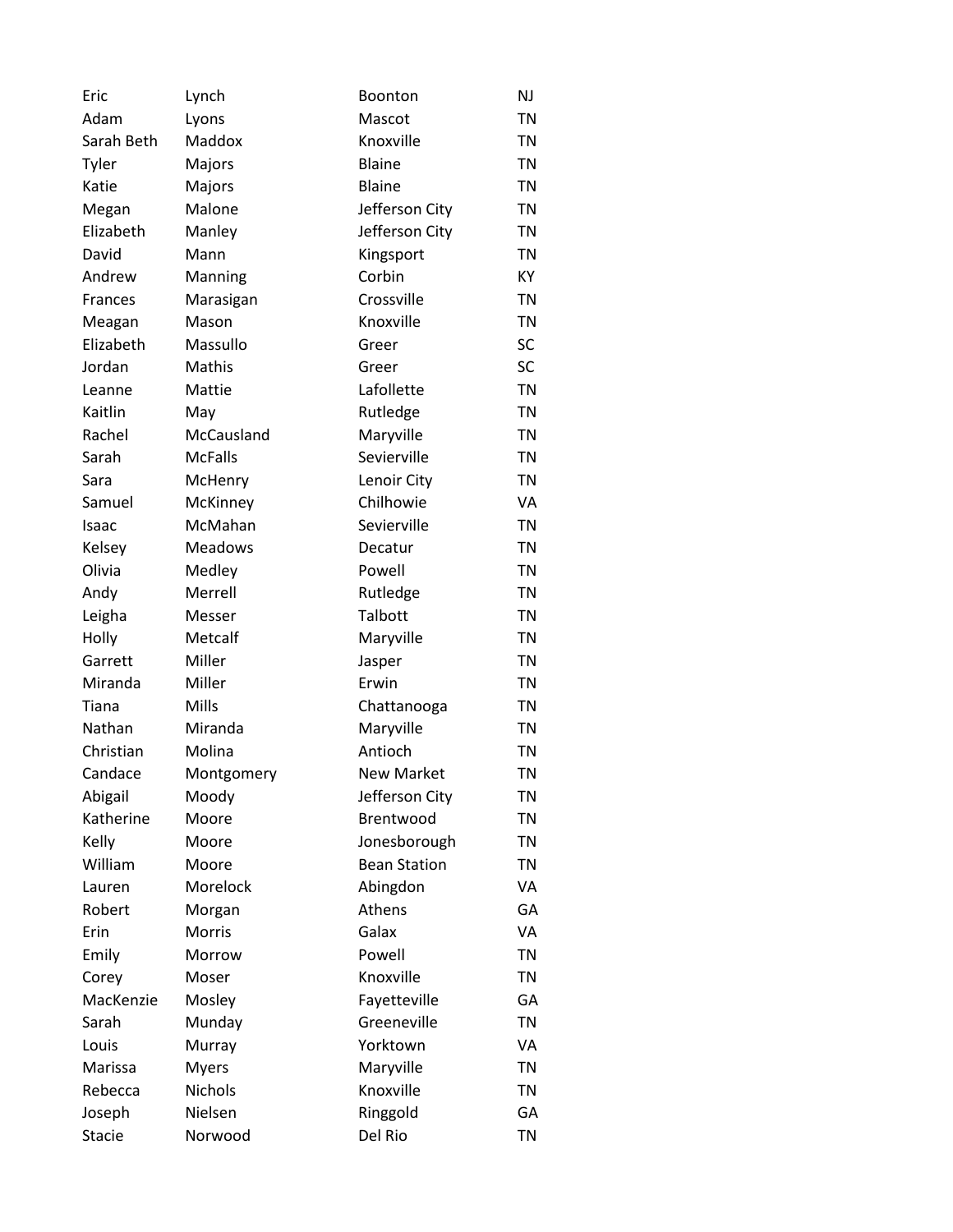| Alex            | Norwood     | Knoxville            | <b>TN</b> |
|-----------------|-------------|----------------------|-----------|
| Tara            | Oelrich     | <b>New Market</b>    | <b>TN</b> |
| Zachary         | Oglesby     | Knoxville            | <b>TN</b> |
| Austin          | Olive       | Jefferson City       | <b>TN</b> |
| Kayla           | Olive       | Bluefield            | VA        |
| Paula           | Oliveros    |                      | Venezuela |
| Christopher     | O'Neal      | Cottontown           | <b>TN</b> |
| Jennifer        | Ott         | Knoxville            | <b>TN</b> |
| Maggie          | Pardue      | Knoxville            | <b>TN</b> |
| Bethany         | Parker      | Rockwood             | <b>TN</b> |
| <b>Brittany</b> | Parker      | Seymour              | TN        |
| Brittany        | Parker      | Columbia             | <b>TN</b> |
| Chloe           | Parker      | <b>White Pine</b>    | <b>TN</b> |
| Sarah           | Parks       | Morristown           | <b>TN</b> |
| Jordan          | Patrick     | Abingdon             | VA        |
| Stephen         | Patton      | Ooltewah             | TN        |
| Emily           | Pedder      | Lake City            | <b>TN</b> |
| Kelli           | Pemberton   | Knoxville            | <b>TN</b> |
| Jeanie          | Perrucci    | Duluth               | GA        |
| Rebekah         | Pettit      | <b>New Market</b>    | <b>TN</b> |
| Kasie           | Phelps      | Knoxville            | TN        |
| Raquel          | Phillips    | Rutledge             | <b>TN</b> |
| Holly           | Phillips    | <b>Mountain Home</b> | <b>NC</b> |
| Caroline        | Phillips    | Church Hill          | <b>TN</b> |
| Kristen         | Pickett     | Cleveland            | <b>TN</b> |
| Hannah          | Pierce      | Seymour              | <b>TN</b> |
| Alex            | Pinger      | Hendersonville       | <b>TN</b> |
| Katherine       | Plate       | Cleveland            | <b>TN</b> |
| Kinley          | Porter      | Morristown           | <b>TN</b> |
| William         | Powell      | Asheville            | <b>NC</b> |
| Karoline        | Preston     | Rock Island          | <b>TN</b> |
| Patrick         | Priest      | Athens               | <b>TN</b> |
| Andrew          | Prince      | Knoxville            | <b>TN</b> |
| Austin          | Pullicin    | Weaverville          | <b>NC</b> |
| Ryan            | Pullicin    | Weaverville          | <b>NC</b> |
| Natilee         | Ramsey      | Morristown           | <b>TN</b> |
| Mary            | Ratchford   | Greenville           | SC        |
| Elisa           | Raymond     | Monroe               | <b>NC</b> |
| Jared           | Reed        | Morristown           | <b>TN</b> |
| Hailey          | Reed        | <b>Spring Hill</b>   | <b>TN</b> |
| Daniel          | Reller      | Dandridge            | <b>TN</b> |
| Madeline        | Reynolds    | Johnson City         | <b>TN</b> |
| Emily           | Rhodes      | Knoxville            | <b>TN</b> |
| Lauren          | Richardson  | <b>Bakersfield</b>   | CA        |
| <b>Brandon</b>  | Roberts     | Davie                | FL.       |
| Megan           | Rockefeller | Newport              | <b>TN</b> |
| Kristyn         | Roden       | <b>Tucker</b>        | GA        |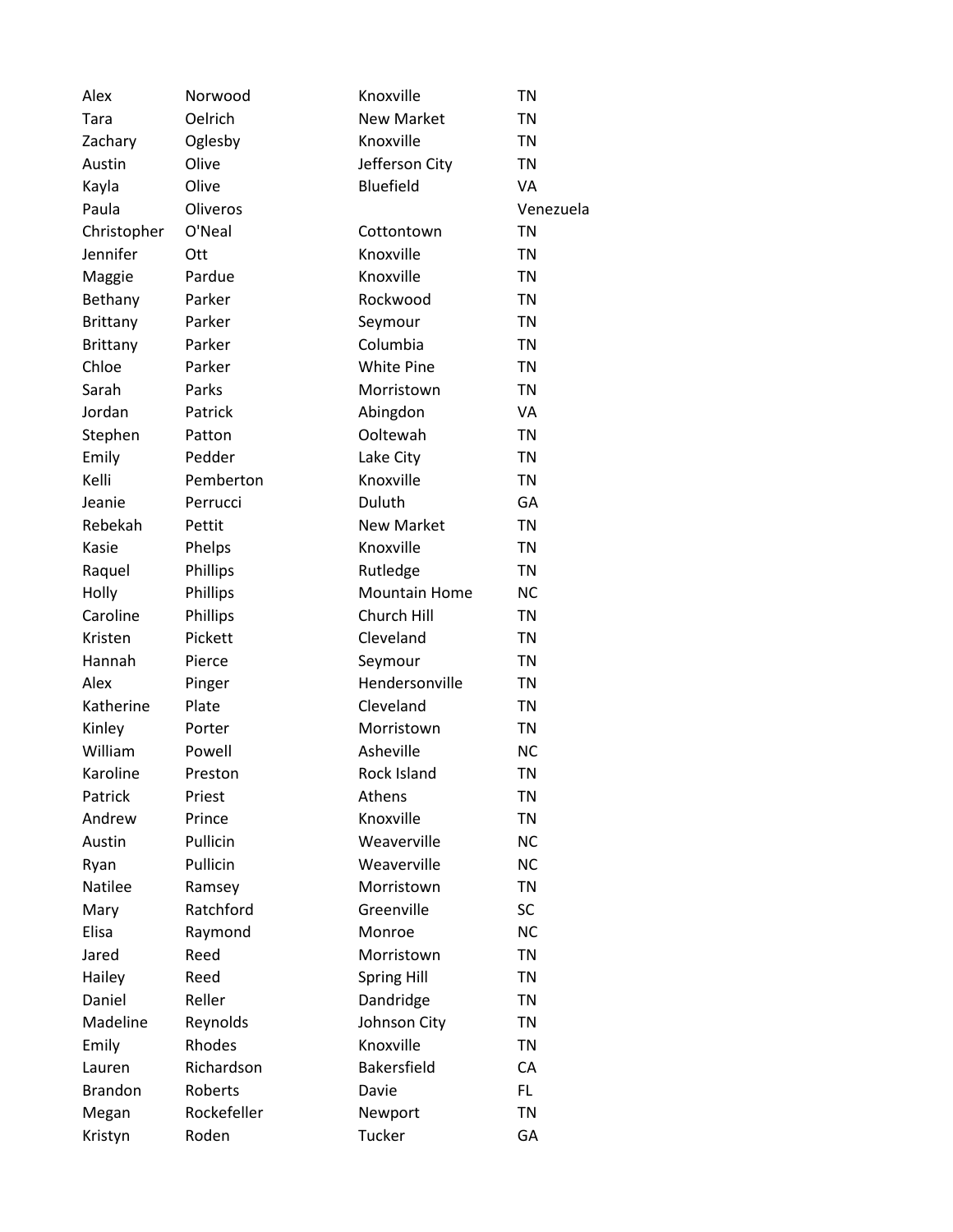| Rachel        | Rogers        | Taylorsville             | <b>NC</b>      |
|---------------|---------------|--------------------------|----------------|
| Devin         | Rogers        | Church Hill              | <b>TN</b>      |
| Joshua        | Rogers        | Cotham                   | United Kingdom |
| Kathryn       | Rouse         | Knoxville                | <b>TN</b>      |
| Gabrielle     | Rowe          | <b>Castalian Springs</b> | <b>TN</b>      |
| <b>Bailie</b> | Roy           | Sweetwater               | <b>TN</b>      |
| Meredith      | Royston       | Blountville              | <b>TN</b>      |
| Todd          | Rupe          | Rutledge                 | <b>TN</b>      |
| Matthew       | Rust          | Murfreesboro             | <b>TN</b>      |
| Christopher   | Sabo          | Greenback                | <b>TN</b>      |
| Tyler         | Sandstrom     | Morristown               | TN             |
| Magdalena     | Sandu         | Hendersonville           | <b>TN</b>      |
| Lauren        | Santarelli    | <b>Colorado Springs</b>  | CO             |
| David         | Saroka        | Jefferson City           | <b>TN</b>      |
| Taylor        | Satterfield   | Friendsville             | <b>TN</b>      |
| Alexius       | Satterwhite   | Nashville                | <b>TN</b>      |
| Jeffery       | Sawyer        | Rutledge                 | <b>TN</b>      |
| Mariah        | Saylor        | Lawrence                 | KS             |
| Ashley        | Schrader      | Knoxville                | <b>TN</b>      |
| Andrew        | Scott         | Lenoir City              | <b>TN</b>      |
| Kianna        | Sedlacek      | Cardington               | OН             |
| Alli          | Sewell        | Knoxville                | <b>TN</b>      |
| Rachel        | Sexton        | Knoxville                | <b>TN</b>      |
| Logan         | Shaftner      | Lexington                | KY             |
| Daniel        | Sharp         | Powell                   | <b>TN</b>      |
| Emily         | Sharpe        | Old Hickory              | <b>TN</b>      |
| Lauren        | Sharpe        | Mt. Juliet               | <b>TN</b>      |
| Jean          | <b>Shults</b> | Cosby                    | <b>TN</b>      |
| Elayna        | Siebert       | Knoxville                | <b>TN</b>      |
| Eric          | Simpkins      | Morristown               | <b>TN</b>      |
| Derek         | Simpson       | Cumberland               | KY             |
| Whitney       | Sipple        | Jefferson City           | <b>TN</b>      |
| Toby          | Slagle        | Sharpsburg               | GA             |
| <b>Baker</b>  | Smidt         | Springville              | AL             |
| Trevor        | Smith         | <b>Mount Carmel</b>      | <b>TN</b>      |
| Allie         | Smith         | <b>Bartlett</b>          | <b>TN</b>      |
| Jessica       | Smith         | Kingsport                | <b>TN</b>      |
| Spenser       | Smith         | Marion                   | VA             |
| Jayna         | Smith         | Morristown               | <b>TN</b>      |
| Alison        | Smith         | Morristown               | <b>TN</b>      |
| Carolina      | Smith         | Statesville              | <b>NC</b>      |
| Nancy         | Smith         | Franklin                 | <b>TN</b>      |
| Sydnee        | Snapp         | <b>Weber City</b>        | VA             |
| Kelli         | Snyder        | Maryville                | <b>TN</b>      |
| Kelsey        | Solomon       | Morristown               | <b>TN</b>      |
| Natalie       | Sorah         | Elizabethton             | <b>TN</b>      |
| Sara          | Stair         | Sevierville              | <b>TN</b>      |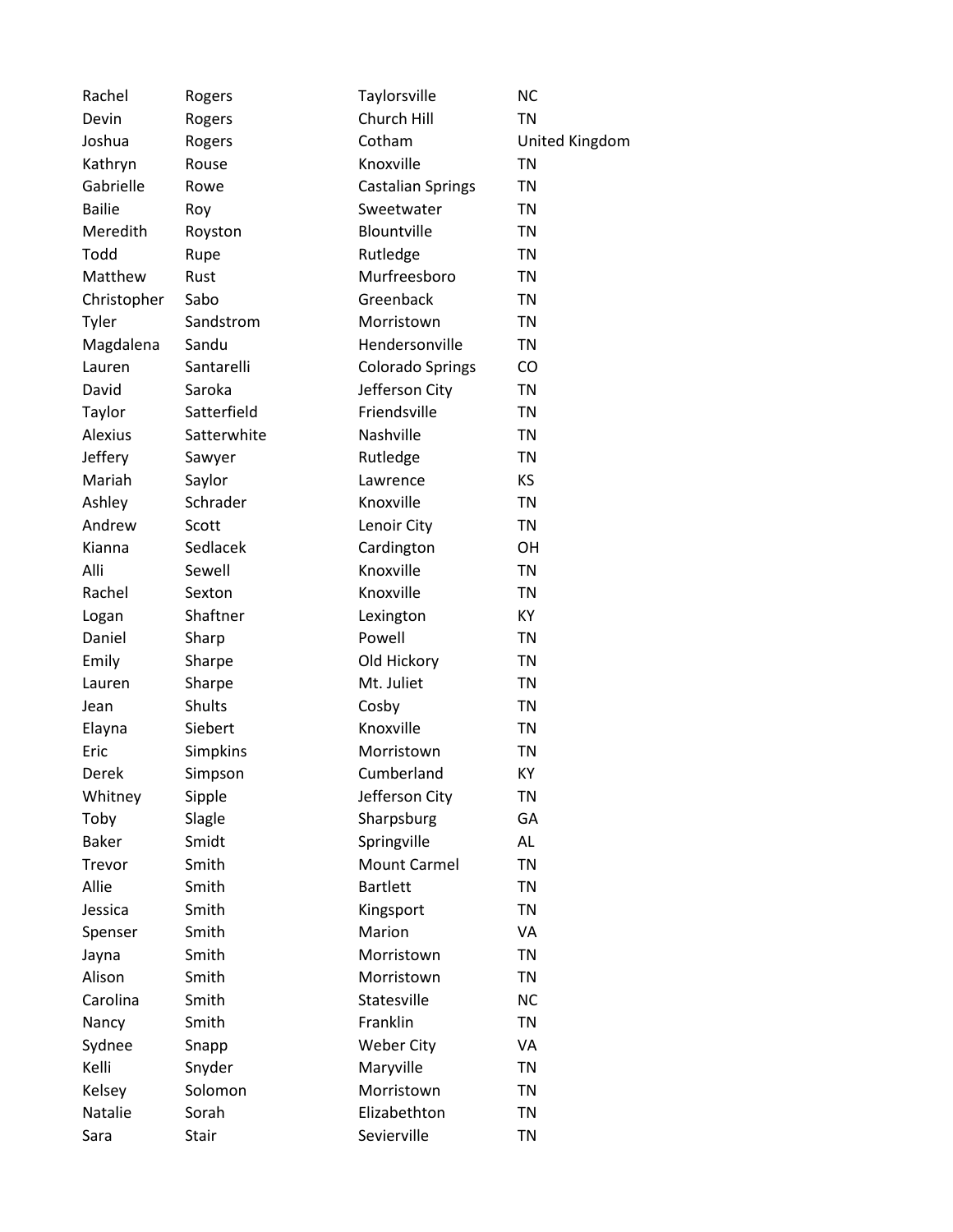| Maria          | Stand          | Jefferson City     | <b>TN</b> |
|----------------|----------------|--------------------|-----------|
| Lindsay        | <b>Stevens</b> | Tullahoma          | <b>TN</b> |
| Robert         | Stidham        | Kingsport          | <b>TN</b> |
| Kristen        | Story          | Jefferson City     | <b>TN</b> |
| <b>Bridget</b> | Stover         | Kingsport          | <b>TN</b> |
| Patrick        | Stump          | Leesburg           | VA        |
| Meagan         | Sullivan       | Smithville         | <b>TN</b> |
| Ashley         | Sullivan       | Athens             | <b>TN</b> |
| William        | <b>Summers</b> | <b>White House</b> | <b>TN</b> |
| Cara           | Swanson        | Chattanooga        | <b>TN</b> |
| Luke           | Sweeney        | Sevierville        | <b>TN</b> |
| Andrew         | Sweeney        | Catonsville        | <b>MD</b> |
| Carrie         | <b>Tapp</b>    | Elizabethton       | <b>TN</b> |
| Austin         | Taylor         | <b>Bristol</b>     | <b>TN</b> |
| Frankie        | Terrell        | Tuscumbia          | AL        |
| Bobby          | Terrell        | Knoxville          | <b>TN</b> |
| Sean           | Treadway       | Andersonville      | <b>TN</b> |
| <b>Breanne</b> | Tremblay       | Ottawa             | Ontario   |
| Shannon        | Trentham       | Jefferson City     | <b>TN</b> |
| Hannah         | Troutt         | <b>Blaine</b>      | <b>TN</b> |
| Tinsley        | <b>Tullos</b>  | Tega Cay           | SC        |
| <b>Steve</b>   | Vandergriff    | Maynardville       | <b>TN</b> |
| Maranda        | Vandergriff    | Powell             | <b>TN</b> |
| Kasey          | Vaughn         | Talbott            | <b>TN</b> |
| Sarah          | Vaughn         | <b>New Market</b>  | <b>TN</b> |
| Lauren         | Veitch         | Cartersville       | GA        |
| Rachel         | Vining         | Tryon              | <b>NC</b> |
| Melonie        | Wagner         | Nashville          | <b>TN</b> |
| Sarah          | Walker         | Mount Juliet       | <b>TN</b> |
| Jillian        | Walker         | Dandridge          | <b>TN</b> |
| Hui-Chia       | Wang           | <b>Tainan City</b> | Taiwan    |
| Randall        | Watson         | Gatlinburg         | <b>TN</b> |
| Clayton        | Watson         | Gatlinburg         | <b>TN</b> |
| Melody         | Watts          | Knoxville          | <b>TN</b> |
| William        | Webster        | Jefferson City     | <b>TN</b> |
| Abigail        | Welch          | <b>Bristol</b>     | <b>TN</b> |
| Molly          | Wells          | Savannah           | GA        |
| Lindsey        | Wells          | Morristown         | <b>TN</b> |
| Amanda         | West           | Church Hill        | <b>TN</b> |
| Ashley         | West           | Talbott            | <b>TN</b> |
| Alexandra      | Whitmill       | Talbott            | <b>TN</b> |
| Madison        | Wilburn        | Knoxville          | TN        |
| Audrey         | Wildeman       | Simpsonville       | SC        |
| Jess           | Wildeman       | Spartanburg        | <b>SC</b> |
| John           | Wilkinson      | Abingdon           | VA        |
| Christen       | Williams       | Elizabethton       | <b>TN</b> |
| Allen          | Williams       | Unicoi             | <b>TN</b> |